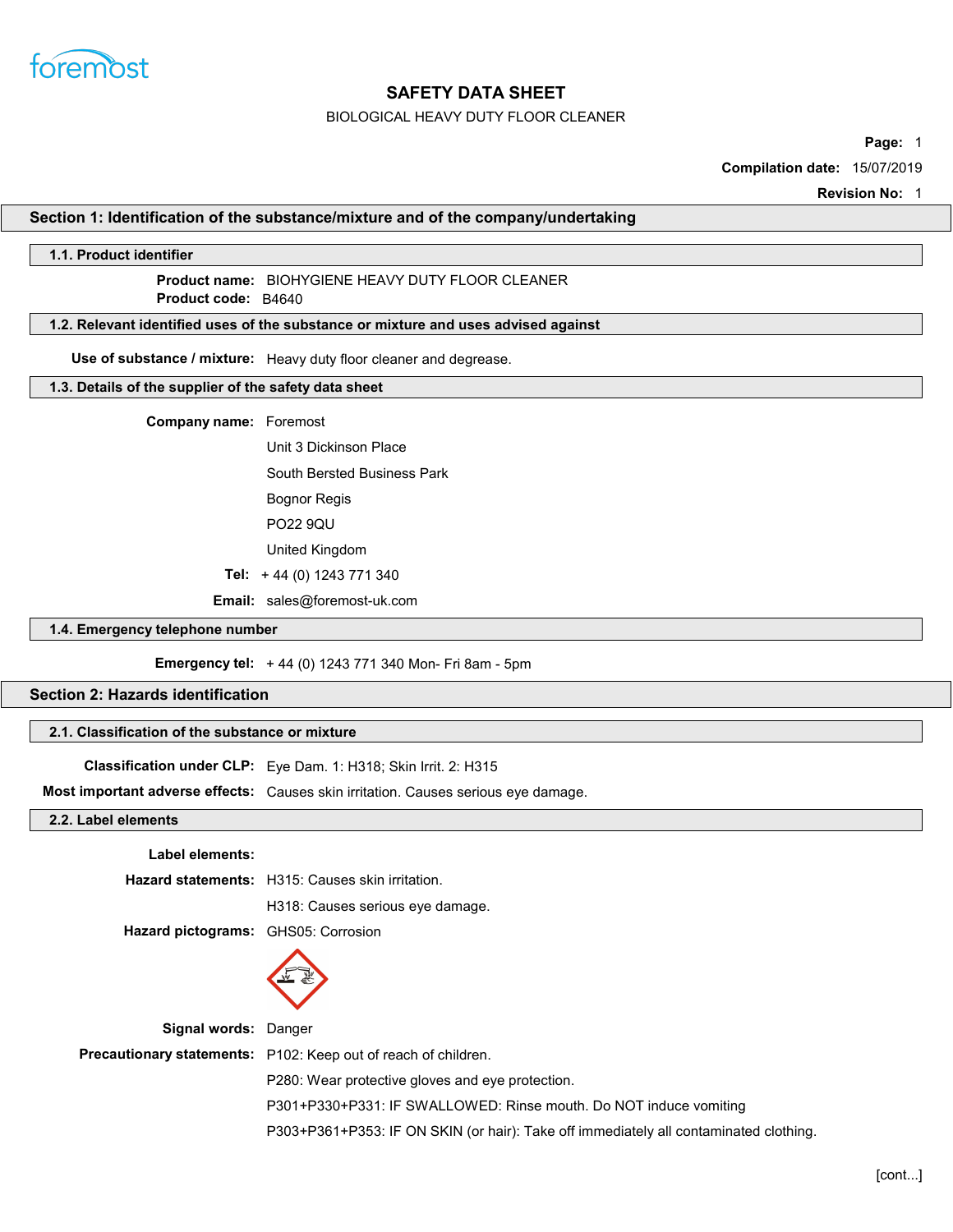# BIOLOGICAL HEAVY DUTY FLOOR CLEANER

Rinse skin with water .

P305+P351+P338: IF IN EYES: Rinse cautiously with water for several minutes. Remove

contact lenses, if present and easy to do. Continue rinsing.

P310: Immediately call doctor.

# 2.3. Other hazards

PBT: This product is not identified as a PBT/vPvB substance.

# Section 3: Composition/information on ingredients

# 3.2. Mixtures

## Hazardous ingredients:

#### SODIUM METASILICATE PENTAHYDRATE

| <b>EINECS</b>                             | CAS        | PBT / WEL | <b>CLP Classification</b>                                   | Percent  |
|-------------------------------------------|------------|-----------|-------------------------------------------------------------|----------|
| 229-912-9                                 | 10213-79-3 | -         | Skin Corr. 1B: H314; Met. Corr. 1:<br>H290; STOT SE 3: H335 | $1 - 5%$ |
| TETRASODIUM ETHYLENE DIAMINE TETRAACETATE |            |           |                                                             |          |
| 200-573-9                                 | 64-02-8    |           | Acute Tox. 4: H302; Eye Dam. 1: H318                        | $1 - 5%$ |
| ALCOHOLS C9-C11 ETHOXYLATED               |            |           |                                                             |          |
|                                           | 68439-46-3 |           | Acute Tox. 4: H302; Eye Dam. 1: H318                        | $1 - 5%$ |

#### Contains: SODIUM METASILICATE

# Section 4: First aid measures

| 4.1. Description of first aid measures |                                                                                                               |  |
|----------------------------------------|---------------------------------------------------------------------------------------------------------------|--|
|                                        | <b>Skin contact:</b> Remove all contaminated clothes and footwear immediately unless stuck to skin. Wash      |  |
|                                        | immediately with plenty of soap and water.                                                                    |  |
|                                        | <b>Eye contact:</b> Bathe the eye with running water for 15 minutes. Consult a doctor.                        |  |
|                                        | <b>Ingestion:</b> Wash out mouth with water. Do not induce vomiting. If conscious, give half a litre of water |  |
|                                        | to drink immediately. Consult a doctor.                                                                       |  |
|                                        | <b>Inhalation:</b> Remove casualty from exposure ensuring one's own safety whilst doing so.                   |  |
|                                        | 4.2. Most important symptoms and effects, both acute and delayed                                              |  |
|                                        | <b>Skin contact:</b> There may be irritation and redness at the site of contact.                              |  |
|                                        | <b>Eye contact:</b> There may be pain and redness. The eyes may water profusely. There may be severe          |  |
|                                        | pain. May cause permanent damage.                                                                             |  |
|                                        | <b>Ingestion:</b> There may be soreness and redness of the mouth and throat. Nausea and stomach               |  |
|                                        | pain may occur.                                                                                               |  |

Inhalation: There may be irritation of the throat with a feeling of tightness in the chest.

Delayed / immediate effects: Immediate effects can be expected after short-term exposure.

Page: 2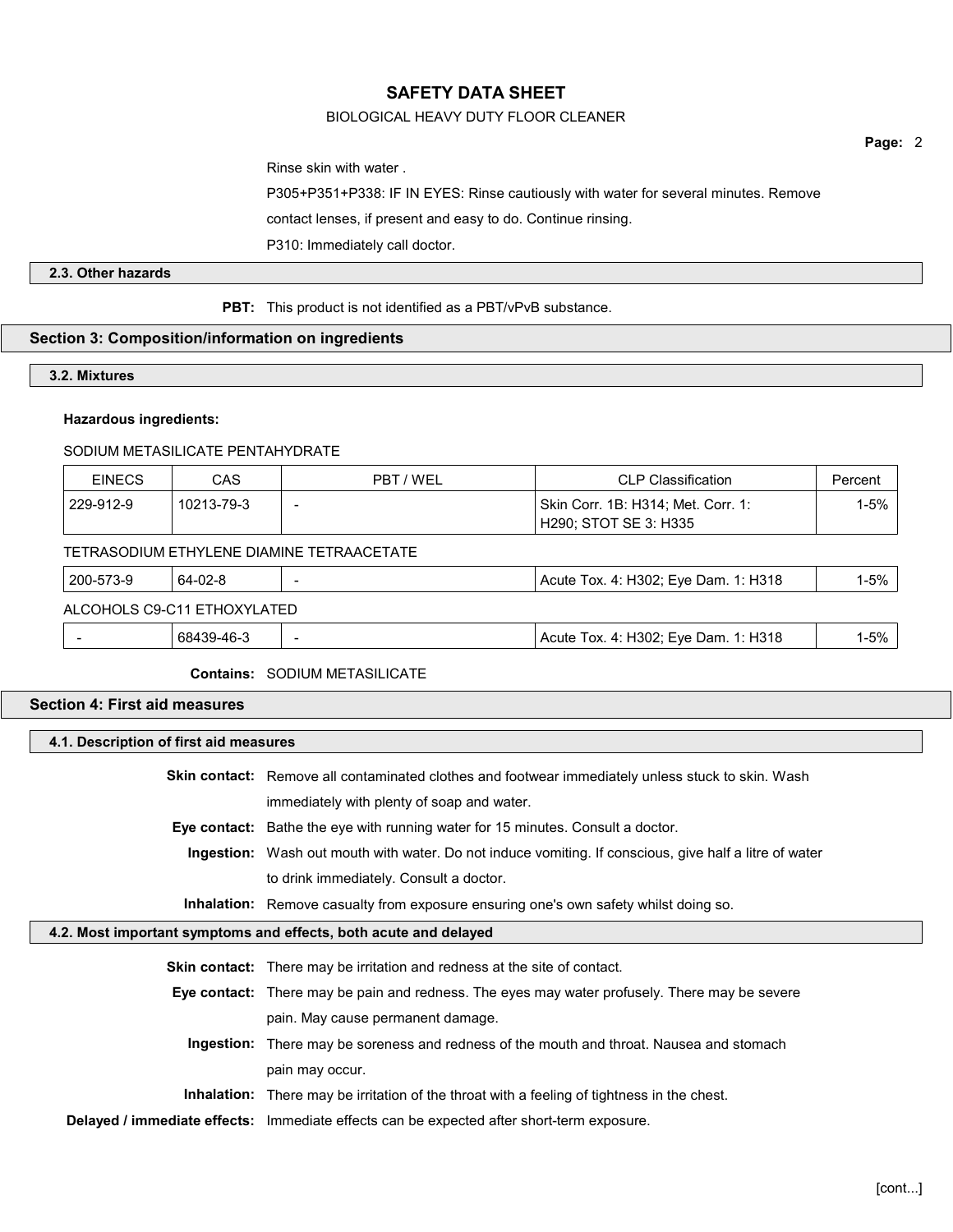### BIOLOGICAL HEAVY DUTY FLOOR CLEANER

## 4.3. Indication of any immediate medical attention and special treatment needed

Immediate / special treatment: Eye bathing equipment should be available on the premises.

### Section 5: Fire-fighting measures

#### 5.1. Extinguishing media

Extinguishing media: Suitable extinguishing media for the surrounding fire should be used. Use water spray

to cool containers.

#### 5.2. Special hazards arising from the substance or mixture

Exposure hazards: In combustion emits toxic fumes.

#### 5.3. Advice for fire-fighters

Advice for fire-fighters: Wear self-contained breathing apparatus. Wear protective clothing to prevent contact

with skin and eyes.

# Section 6: Accidental release measures

#### 6.1. Personal precautions, protective equipment and emergency procedures

Personal precautions: Do not attempt to take action without suitable protective clothing - see section 8 of SDS.

#### 6.2. Environmental precautions

Environmental precautions: Do not discharge into drains or rivers.

#### 6.3. Methods and material for containment and cleaning up

Clean-up procedures: Absorb into dry earth or sand. Transfer to a closable, labelled salvage container for

disposal by an appropriate method.

#### 6.4. Reference to other sections

Reference to other sections: Refer to section 8 of SDS.

#### Section 7: Handling and storage

#### 7.1. Precautions for safe handling

Handling requirements: Avoid direct contact with the substance. Ensure there is sufficient ventilation of the area.

Avoid the formation or spread of mists in the air.

# 7.2. Conditions for safe storage, including any incompatibilities

Storage conditions: Store in a cool, well ventilated area. Keep container tightly closed.

#### 7.3. Specific end use(s)

Specific end use(s): No data available.

## Section 8: Exposure controls/personal protection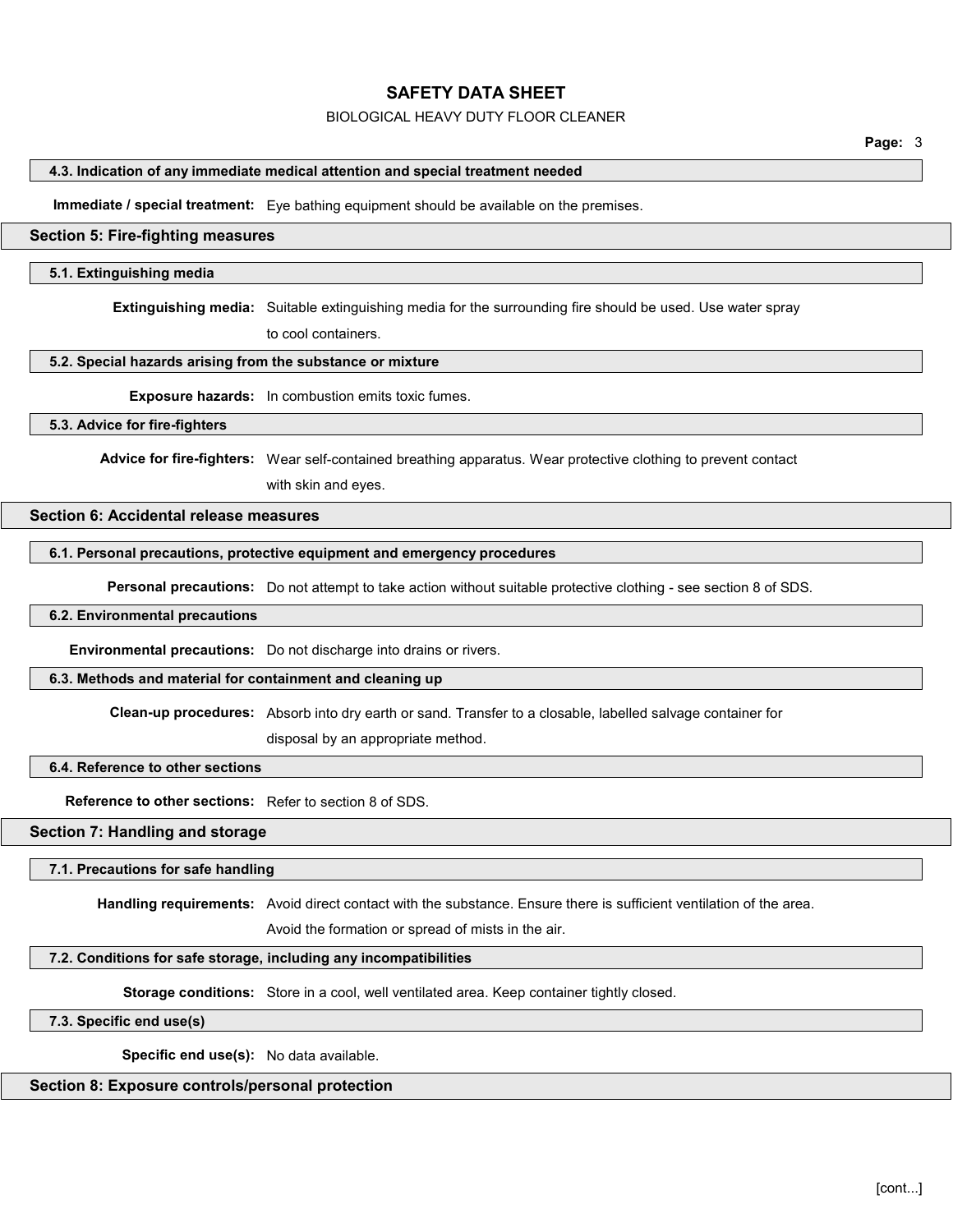### BIOLOGICAL HEAVY DUTY FLOOR CLEANER

Page: 4

## 8.1. Control parameters

### Workplace exposure limits: No data available.

## DNEL/PNEC Values

DNEL / PNEC No data available.

### 8.2. Exposure controls

Engineering measures: Ensure there is sufficient ventilation of the area.

Respiratory protection: Respiratory protection not required. Use in a well ventilated area.

Hand protection: Nitrile gloves.

Eye protection: Tightly fitting safety goggles.

Skin protection: Protective clothing.

# Section 9: Physical and chemical properties

#### 9.1. Information on basic physical and chemical properties

| <b>State: Liquid</b>                                    |                                          |                                                 |                                  |
|---------------------------------------------------------|------------------------------------------|-------------------------------------------------|----------------------------------|
| Colour: Green                                           |                                          |                                                 |                                  |
|                                                         | <b>Odour:</b> Pleasant                   |                                                 |                                  |
| <b>Evaporation rate:</b> No data available.             |                                          |                                                 |                                  |
|                                                         | <b>Oxidising:</b> No data available.     |                                                 |                                  |
| <b>Solubility in water:</b> Soluble                     |                                          |                                                 |                                  |
|                                                         | <b>Viscosity:</b> No data available.     |                                                 |                                  |
| Boiling point/range°C: No data available.               |                                          | Melting point/range°C: No data available.       |                                  |
| <b>Flammability limits %: lower:</b> No data available. |                                          |                                                 | <b>upper:</b> No data available. |
|                                                         | <b>Flash point C:</b> No data available. | Part.coeff. n-octanol/water: No data available. |                                  |
| Autoflammability°C: No data available.                  |                                          | Vapour pressure: No data available.             |                                  |
| <b>Relative density:</b> No data available.             |                                          |                                                 | <b>pH:</b> 12-13                 |
|                                                         | <b>VOC g/l:</b> No data available.       |                                                 |                                  |

9.2. Other information

Other information: No data available.

# Section 10: Stability and reactivity

10.1. Reactivity

Reactivity: Stable under recommended transport or storage conditions.

# 10.2. Chemical stability

Chemical stability: Stable under normal conditions.

10.3. Possibility of hazardous reactions

Hazardous reactions: Hazardous reactions will not occur under normal transport or storage conditions.

Decomposition may occur on exposure to conditions or materials listed below.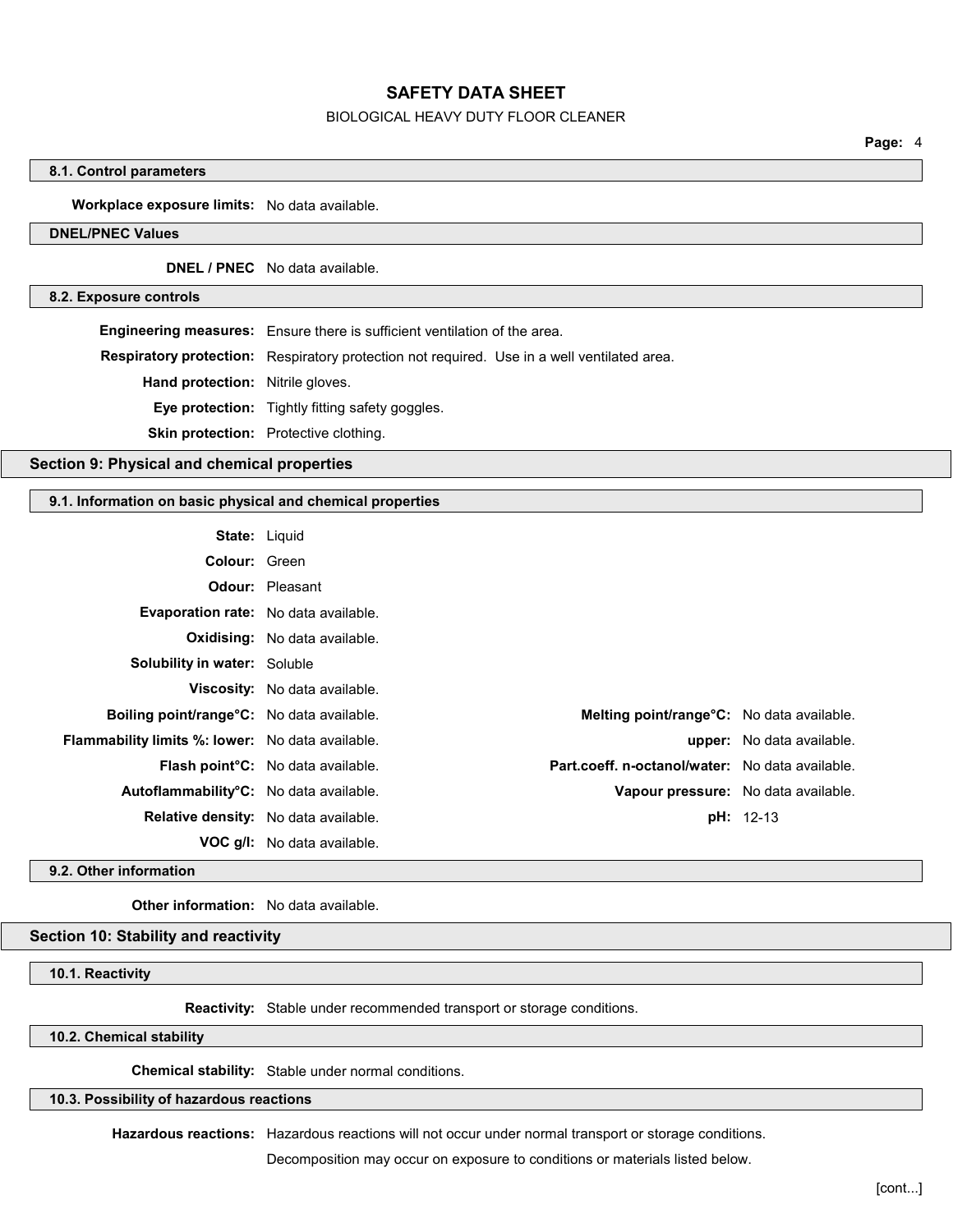## BIOLOGICAL HEAVY DUTY FLOOR CLEANER

### 10.4. Conditions to avoid

### Conditions to avoid: Heat.

#### 10.5. Incompatible materials

Materials to avoid: Strong oxidising agents. Strong acids.

#### 10.6. Hazardous decomposition products

Haz. decomp. products: In combustion emits toxic fumes.

## Section 11: Toxicological information

#### 11.1. Information on toxicological effects

#### Relevant hazards for product:

| Hazard                        | Route      | Basis                              |
|-------------------------------|------------|------------------------------------|
| Skin corrosion/irritation     | <b>DRM</b> | ' Hazardous: calculated            |
| Serious eye damage/irritation | OPT        | <sup>⊥</sup> Hazardous: calculated |

#### Symptoms / routes of exposure

Skin contact: There may be irritation and redness at the site of contact.

Eye contact: There may be pain and redness. The eyes may water profusely. There may be severe pain. May cause permanent damage.

Ingestion: There may be soreness and redness of the mouth and throat. Nausea and stomach pain may occur.

Inhalation: There may be irritation of the throat with a feeling of tightness in the chest.

Delayed / immediate effects: Immediate effects can be expected after short-term exposure.

# Section 12: Ecological information

12.1. Toxicity

Ecotoxicity values: No data available.

#### 12.2. Persistence and degradability

Persistence and degradability: Biodegradable.

12.3. Bioaccumulative potential

Bioaccumulative potential: No bioaccumulation potential.

12.4. Mobility in soil

Mobility: Readily absorbed into soil.

# 12.5. Results of PBT and vPvB assessment

PBT identification: This product is not identified as a PBT/vPvB substance.